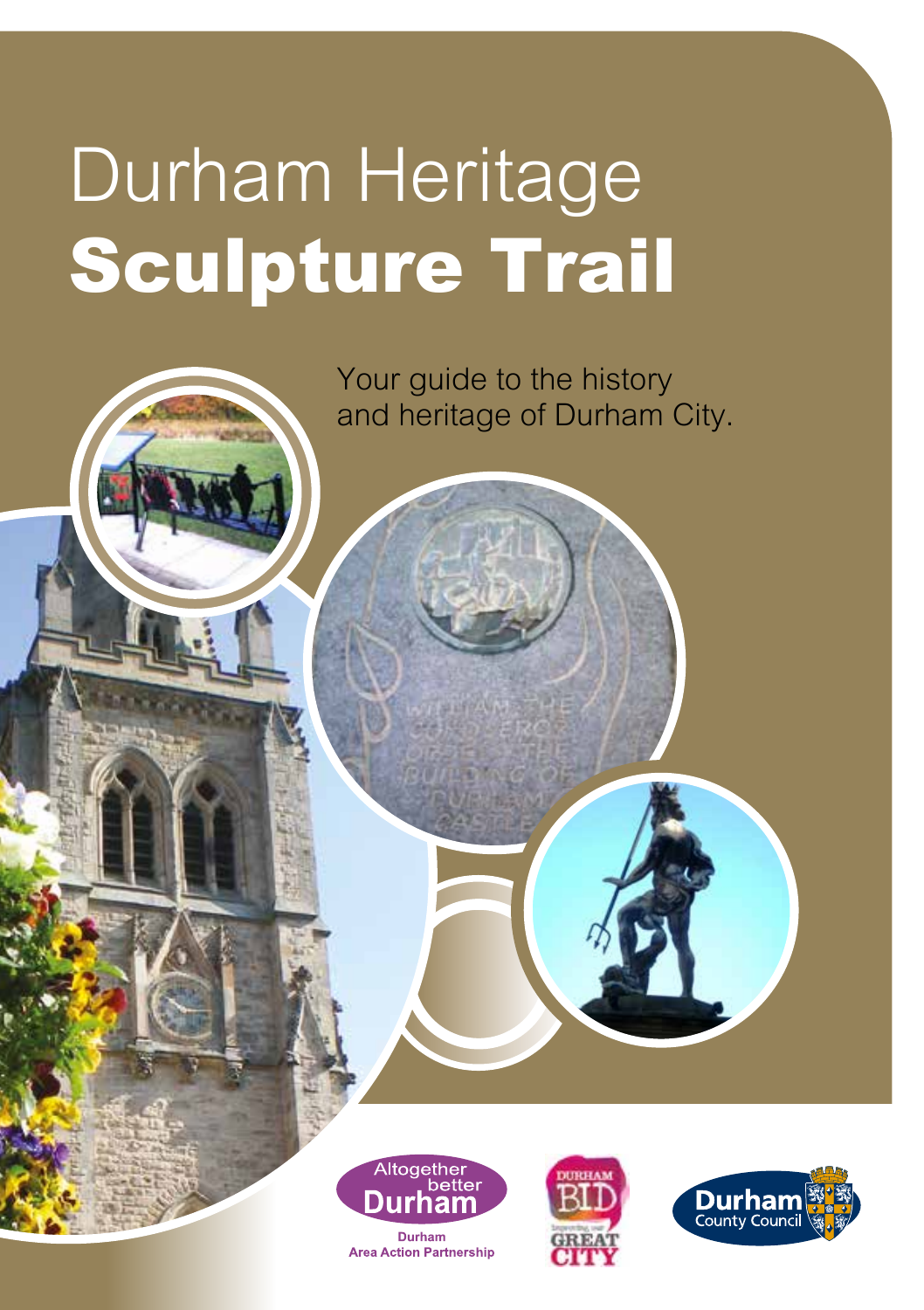# **Welcome**

**2**

**to the Durham In Bloom Heritage Sculpture Trail, which forms part of our annual involvement in the Royal Horticultural Society (RHS) 'In Bloom' competitions.**

**Durham City has a rich and diverse heritage, boasting a mixture of renowned and less renowned sculptures, and other points of interest, all of which are free to** 

**We hope you enjoy the historical tales and facts of how Durham's sculptures evolved over time. Remember to look up, around and behind you as you take in the sights, so as not to miss the captivating city that surrounds you!**

#### Durham Market Place

 pedestrianised. With medieval and Victorian origins, Durham Market Place is the focal point of the city. Until the 1970s, the Market Place was the main hub for traffic travelling through the narrow streets, however, the square and streets are now

The imposing features of the Victorian Town Hall and St Nicholas' Church provide a fitting backdrop to the impressive sculptures such as the statue of Neptune, the 3rd Marquess of Londonderry and the Durham Light Infantry (DLI) soldier. The Market Square also includes a heritage timeline set in traditional stone paving.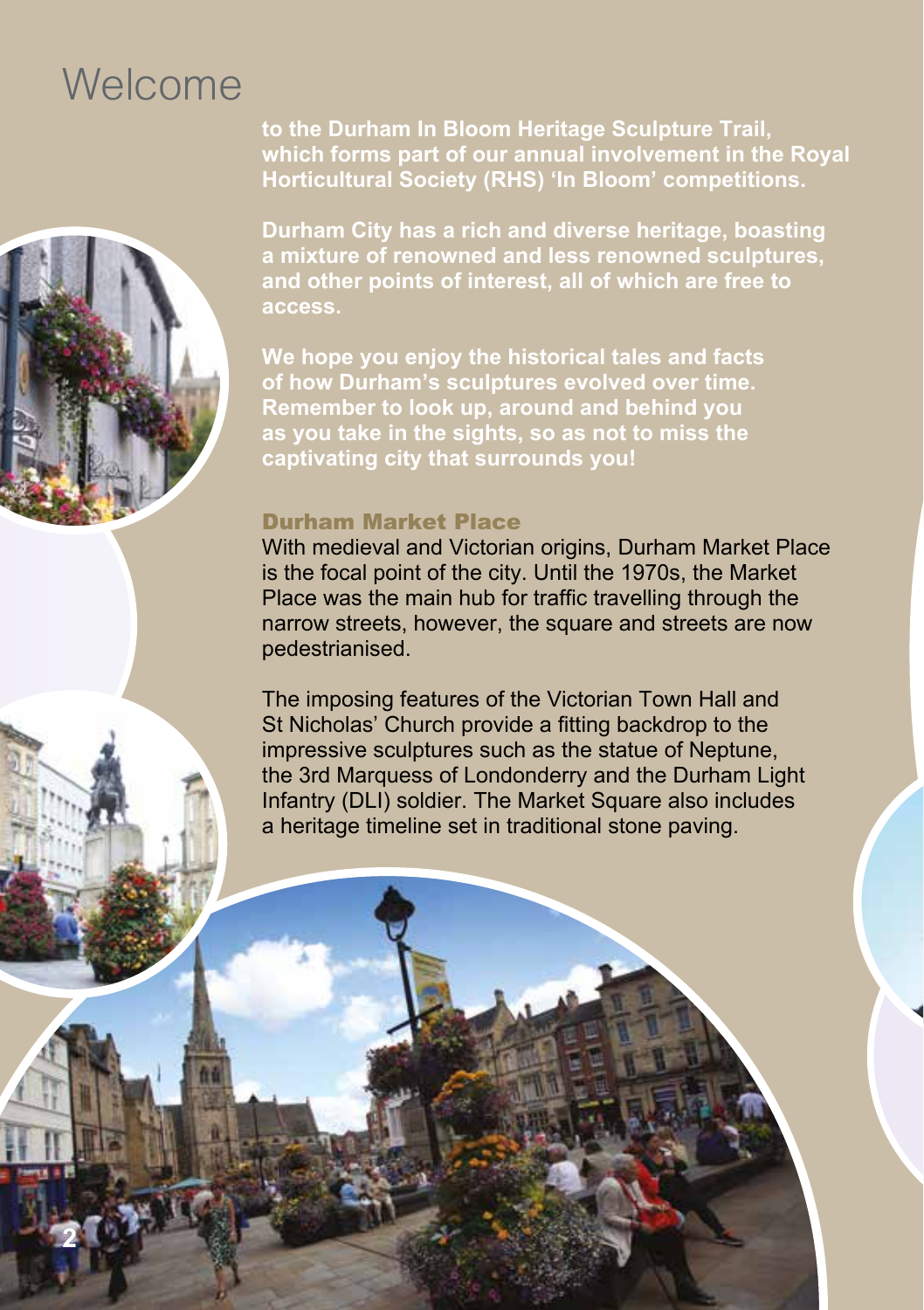

#### **<sup>1</sup>** Lord Londonderry Statue – by Raphael Monti

The statue was unveiled in 1861 to commemorate the 3rd Marquess of Londonderry, Charles William Vane Stewart 1778-1854. Born in Dublin and educated at Eton, the 3rd Marquess was an army general and British diplomat. He inherited estates in Ireland, and through marriage to Frances Anne Vane-Tempest, became a landowner and coalmine developer in County Durham. He was also Lord Lieutenant of County Durham and the founder of Seaham Harbour, which he built to avoid paying heavy port charges for shipping coal via Sunderland. The original electro-plated copper statue turned green over time, so as part of a Market Place refurbishment scheme, the statue's patina was restored to its original brown colour and treated with protective wax.



Location: Market Place Map ref: C3 Ordnance Survey: NZ 27417 42559

#### **2** Neptune –

#### possibly by Van Nost or Andrew Carpenter

The lead statue of Neptune was originally placed in the Market Square in 1729 on an octagonal pant which provided water for the people in the Market Place. Water for the pant was supplied by pipe from the Fram Well at Sidegate across the river to the north east (see sculpture 15). Neptune, God of the Sea, symbolised an ambitious plan to turn Durham into an inland sea port by building a canal linking the Tyne and Wear rivers. However, this proved impractical and never came to fruition. In 1923, the pant was demolished and Neptune was relocated to Wharton Park. He returned to the Market Place in 1991, some sixty eight years later.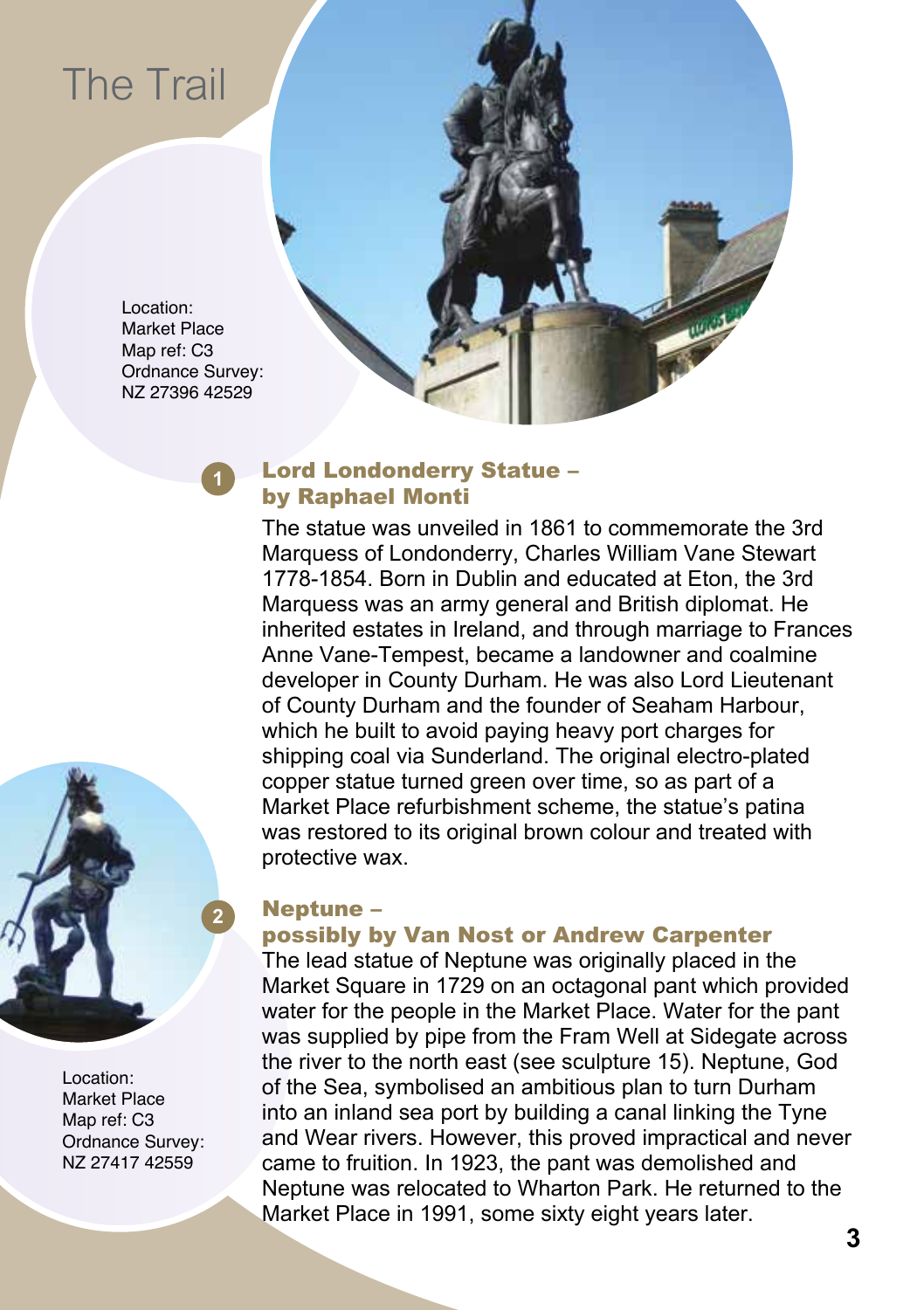

Location: Market Place Map ref: C3 Ordnance Survey: NZ 27400 42557

in 2007. This statue of a single soldier mirrors the one at the National Arboretum in Staffordshire.

The Durham Light Infantry (DLI) was officially formed in 1881 but its roots and origins extend as far back as 1758. The regiment obtained various honours over many conflicts.

Unveiled in 2014, this bronze sculpture was installed following a campaign by veterans and paid for entirely by donations. It symbolises the poignant moment after the infantry buglers sounded the ceasefire in Korea in 1953. This conflict was the regiment's last battle honour before amalgamating with other light infantry regiments to form 'The Light Infantry' in 1968 and later 'The Rifles Regiment'

Location: Market Place Map ref: C3 Ordnance Survey: NZ 27404 42552

# **<sup>4</sup>** Heritage Timeline – by Ailsa Magnus

**3** DLI Statue – by Alan Herriot

Stretching for 42 metres from St Nicholas' Church to the statue of Lord Londonderry, the ground-based timeline was installed in 2010 as part of a Market Place refurbishment scheme. Set in granite with bronze inserts, the artwork features a stylised river and tree flowing through the 1,000 years of time and history. Along the way it captures major historic events and industrial developments contributing to both the modern city and heritage of Durham.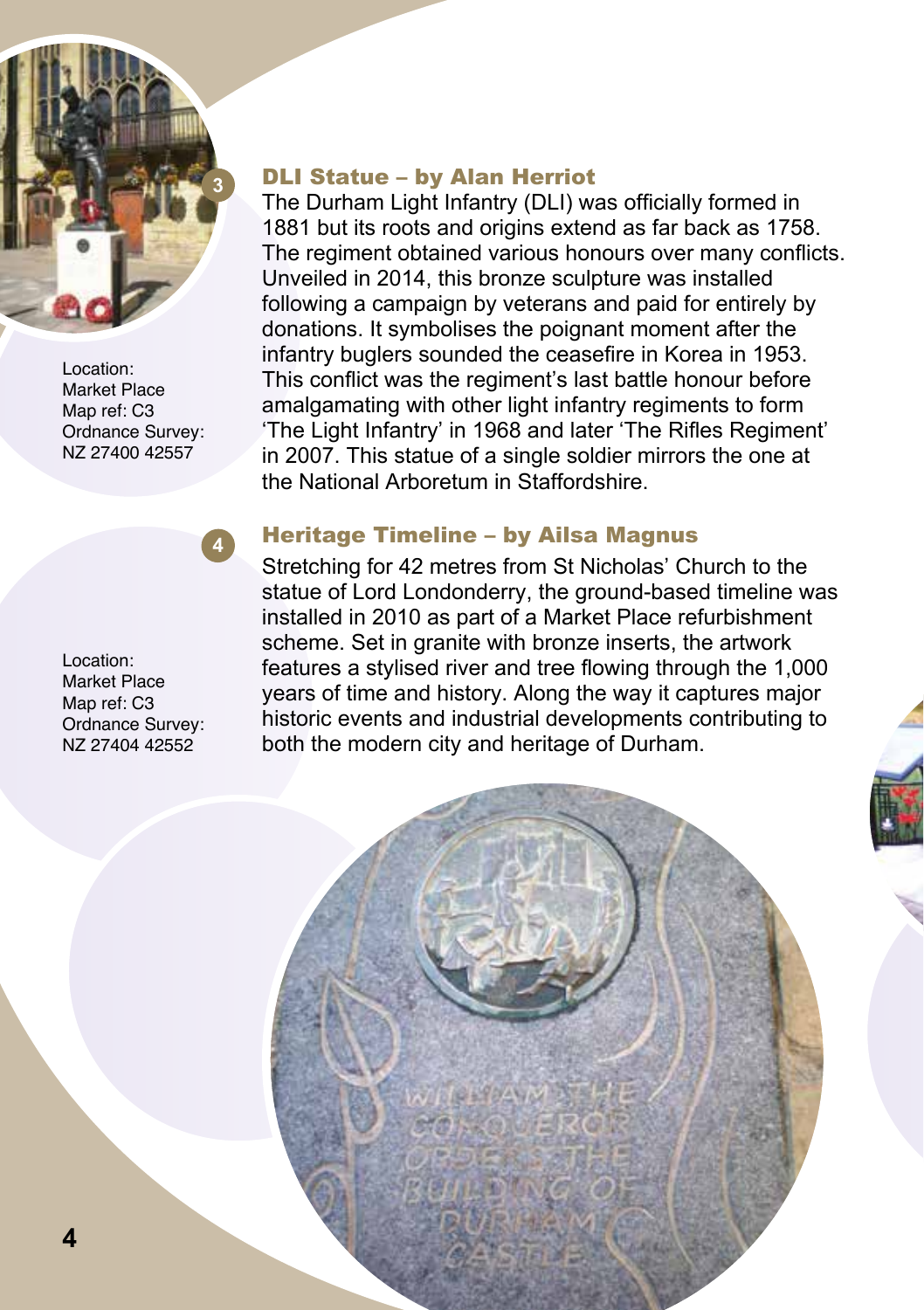Location: Millennium Place Map ref: C3 Ordnance Survey: NZ 27429 42649



Location: The Racecourse Map ref: F4 Ordnance Survey: NZ 28171 42372

## **<sup>5</sup>** The Journey – by Fenwick Lawson

 to rest. During the Viking invasions in the 8th century, the Lindisfarne monks fled Holy Island. They transported St Cuthbert's coffin and the Lindisfarne Gospels to different locations in the north east before ending at Durham in 995AD. Legend has it that during this time the saint's body remained undecayed! This bronze sculpture represents the monks carrying the saint's remains on the final stage of their journey. The original wood sculpture can be found on Holy Island. Another sculpture in this leaflet, The Dun Ox, tells a legendary (and amusing) tale of how the monks finally chose Durham to lay St Cuthbert

## **6** The DLI Battle of the Somme Memorial seat

This memorial seat was installed on 20 September 2016 as part of the Battle of the Somme centenary commemorations. It mirrors an exact replica seat placed in a shaded spot at Thiepval, the official Franco-British memorial to the missing soldiers of the Somme. The seat back-rest displays silhouettes of 'Tommy' soldiers.

During the famous battle, a total 2,469 officers and men from the Durham Light Infantry (DLI) fell in action. The 18th battalion of the DLI consisted of ordinary working men who had grown up or worked together, often in the same village, and were known as the 'Durham Pals'. The memorial seats mark the start and end points of the Pals' fateful journey into battle.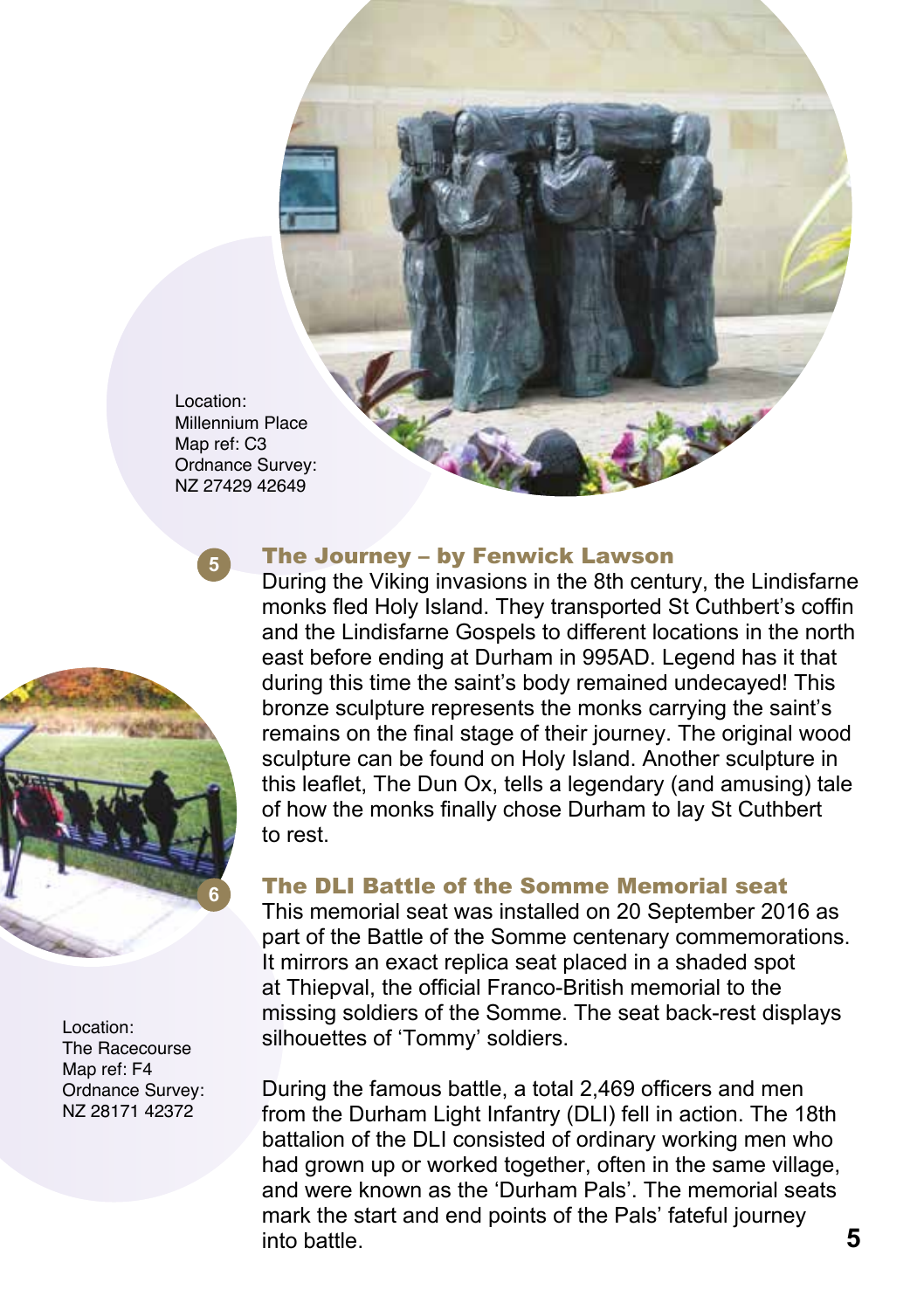

Location: The Racecourse Map ref: F4 Ordnance Survey: NZ 28199 42374

Location: Quarryheads Lane Map ref: D6 Ordnance Survey: NZ 27485 41627



# **7** The Durham Ox or Cow – by Andrew Burton

There are various folklore tales of how the monks brought St Cuthbert's remains to lay to rest at Durham. The most popular story is that, following a holy vision, the monks were instructed to take the coffin to Dunholm. ('Dun' is Anglo-Saxon for hill and 'holm' means island). While searching for Dunholm, the cart, carrying the coffin, suddenly refused to move. Pondering their options, the monks overheard two milkmaids talking, one of whom was looking for her dun cow. The other milkmaid reported seeing this cow heading towards Dunholm so the monks followed the milkmaid and the cart suddenly began to move again! The more likely story is that Dunholm (later Durham) was chosen for its river boundary and steep-sided cliffs which provided a natural strategic fortress against attacks from the Vikings and Scots.

## **<sup>8</sup>** Charley Cross

There were originally five stone crosses from the 14th century. The origins are unknown but they were marked as Neville's Cross, Charley's Cross and Phillipson's Cross. One view is that they marked the boundaries of the sanctuary of St. Cuthbert. Another possible theory is that they were constructed during the plague (1334-1354) as an exchange point for provisions between country and towns people. A small hollow in the stone was said to hold vinegar to sterilise the coins used to pay for goods. The base and part of the shaft are all that remain.

While in this area you may like to view some further artwork just across the road and outside the University buildings. Here you will find a unique geological map of Britain and Ireland set within the floorscape. It uses different stone types to show the bedrock formations across the country.

**Geological** map of Britain and Ireland

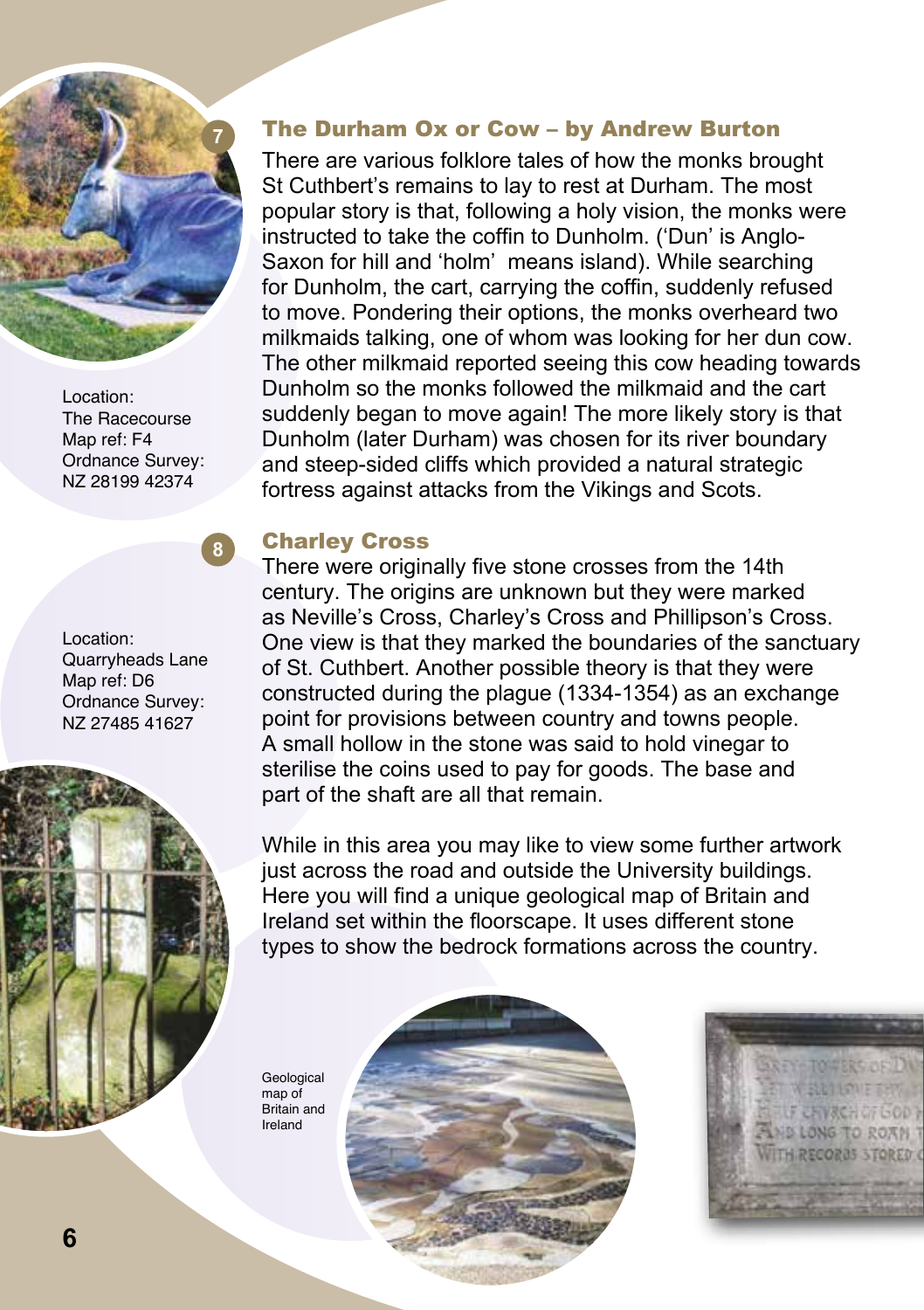Location: Durham Peninsula Map ref: B6 Ordnance Survey: NZ 27095 41862

# **9** 'Revealed' Sculpture – by Richard Cole

A conical column of irregularly textured stone, the structure contains six shallow niches and a long narrow aperture at its centre. It stands opposite the Cathedral beneath a canopy of trees. The stone column gives the impression that it has been standing here for hundreds of years, however it was actually only installed in 1997! It was constructed using stone from the Cathedral's pinnacles, which gives the structure an historic presence. It forms one of several artworks officially revealed on the same day by the Mayor of Durham, including 'The Durham Cow' further down river. The works were commissioned by the Dean and Chapter of Durham in partnership with the Chaplaincy to the Arts and Recreation in North East England.





**Admire the view** – adjacent to the 'Revealed' sculpture is Prebends' Bridge, which was opened in 1778. Take a moment to admire the famous 'picture postcard' and breath-taking view of the cathedral and riverbanks. On the bridge is a stone plaque inscribed with a verse from Sir Walter Scott. **"Grey towers of Durham, Yet well I love thy mixed and massive piles, Half church of God, half castle 'gainst the Scot, and long to roam these venerable aisles, With records stored of deeds long since forgot."**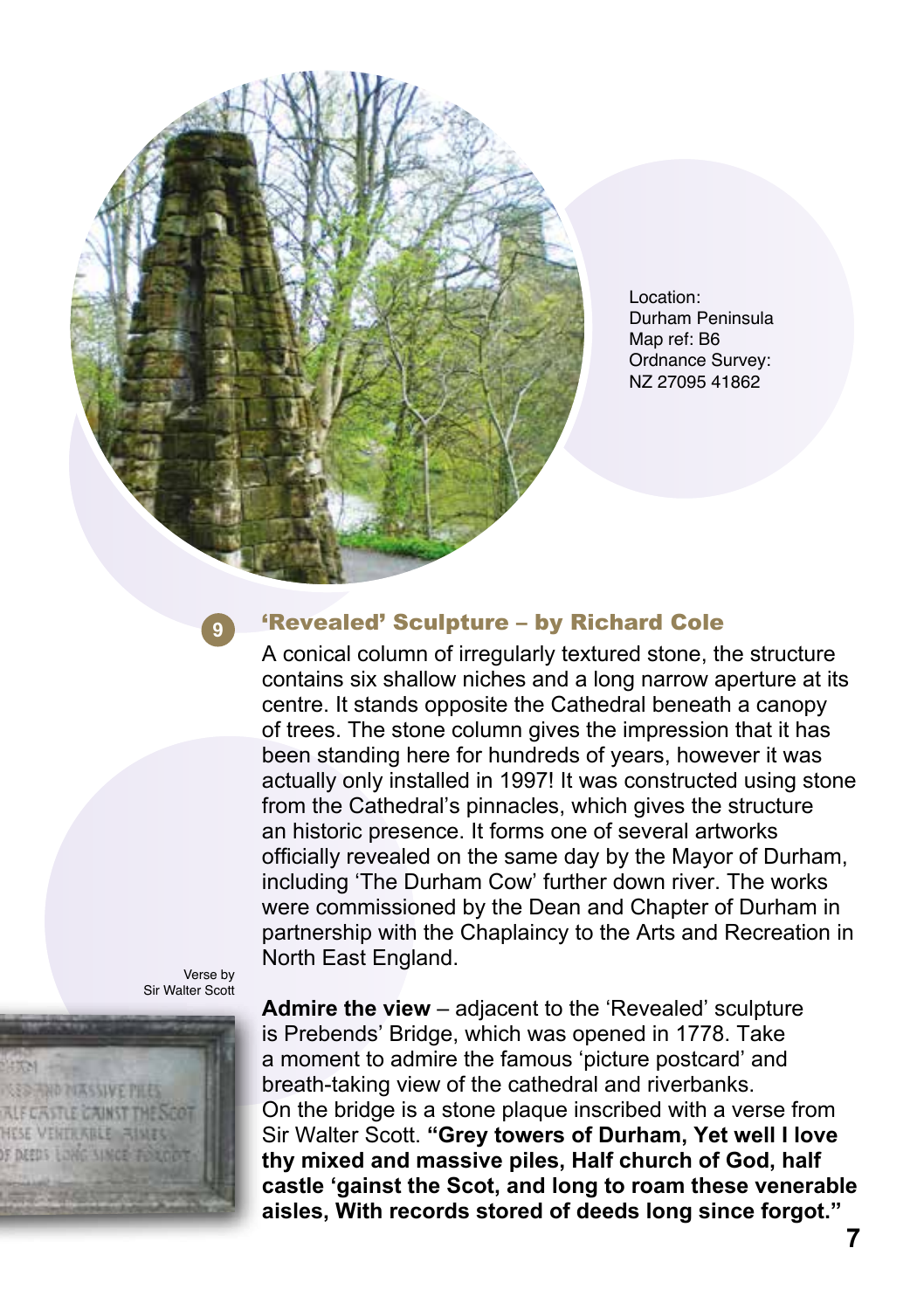

# **10** Count's House – unknown

Count Józef Boruwłaski was a 39inches high (990mm), musically talented Polish nobleman. After many years travelling Europe, often in royal company, he retired to Durham in 1791. In a letter to a friend the Count wrote **"Poland was my cradle, England is my nest; Durham is my quiet place where my weary bones shall rest."** This Grecian style folly, circa 1810, was not actually his house, although he did live in a cottage that previously stood nearby. Instead, it was more likely that the mock Greek temple was constructed as a summerhouse. Further information and exhibits on the Count can be found in the Town Hall.

Location: Durham Peninsula Map ref: C6 Ordnance Survey: NZ 27295 41767

**Storyteller's Chair –** While on this side of the river why not follow the footpath north under Prebend's Bridge for 200 metres? Here you will see a storyteller's chair with carved wood benches created by an artist working with local schoolchildren. The chair and benches are used by the cathedral education team for outdoor education workshops to teach children about the history and wildlife of the city.



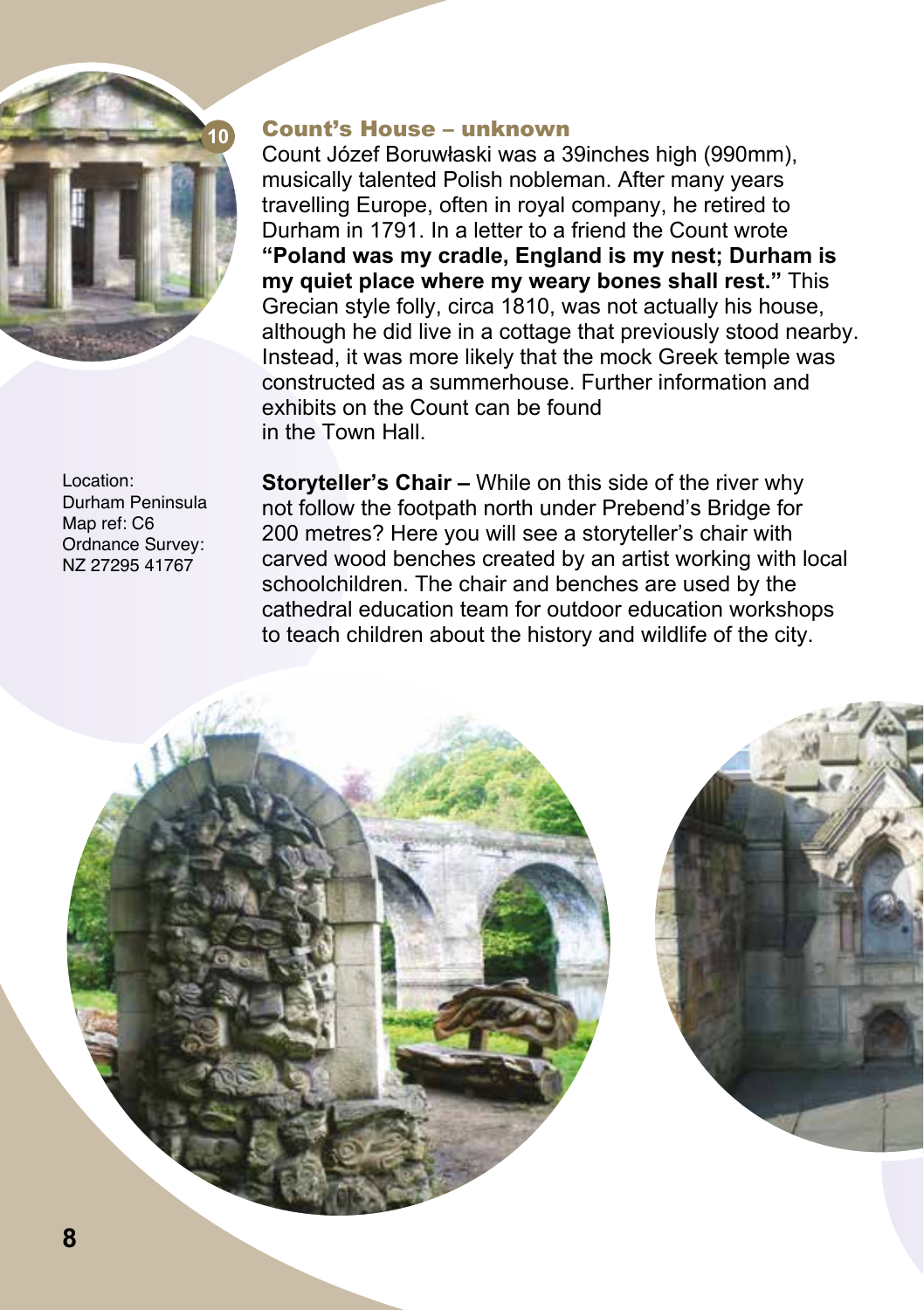Location: The Colleges Map ref: C5 Ordnance Survey: NZ 27290 42022

# **<sup>11</sup>** Water Tower - unknown

 emergency supplies and for use against fires. The Grade II listed Conduit Tower is an octagonal shape and listed as circa 1750. The parapet is offset with carved heads. It is a reconstruction of a much older structure and incorporates some of the earlier features. Built from sandstone in the Gothic Revival style, it is in keeping with the other buildings and surroundings near the cathedral. Water towers provided gravity fed water or were used as a reservoir for

 land collapsed in 2015. Nearby stands the site of the Water Pump - another Grade ll listed structure which has been temporarily removed when the

# **<sup>12</sup>** Drinking Fountain

NZ 26883 42642 **and the inscription and date are now illegible.** 9 Hidden at the base of Durham's majestic viaduct is a former public drinking fountain. The viaduct itself was constructed in 1857 for the North Eastern Railway Company and is Grade ll listed. The fountain was built during the following decade in the 1860s and is made out of sandstone. Based on a Gothic style, its water supply was from the nearby Flass Well. The fountain is quite ornate with its gabled canopy and stone carvings, however, the sandstone has weathered with time

Location: Durham Viaduct Map ref: B3 Ordnance Survey:<br>N7 26883 42642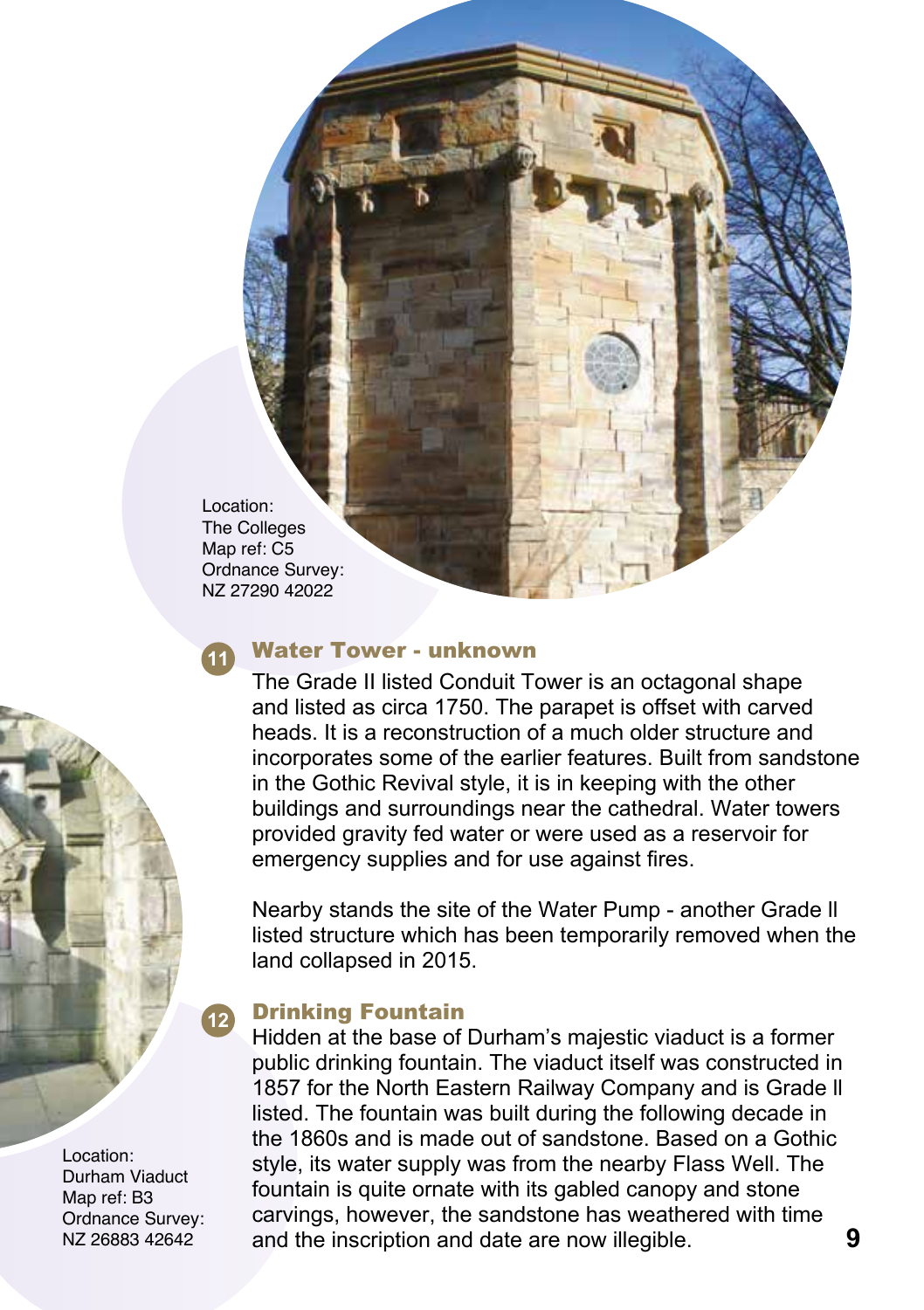

Location: Wharton Park Map ref: A2 Ordnance Survey: NZ 26861 42798



# **<sup>13</sup>** Wharton Park Heritage Mural – by Lorraine Udell

 impressive railway viaduct on the famous Durham skyline. The heritage mural is at the lower end of the park. Commissioned by the 'Friends of Wharton Park', the ceramic mosaic takes pride of place in the floorscape of the new community garden. It includes a selection of images representative of the city and the history of the park, including the cathedral, a Davey lamp and the

Location: Wharton Park Map ref: B2 Ordnance Survey: NZ 26903 42801



## **14** William Wharton – by Tommy Craggs

The oak sculpture was carved solely by chainsaw as part of the park restoration in 2015/16. It provides a fitting tribute to William Lloyd Wharton who founded the park and was an important figure within Durham's history. It was the vision and wealth of this local land owner which created Wharton Park in 1857 for the benefit of the people of Durham. Wharton was also instrumental in establishing the first Miners' gala, held in the park in 1871, as well as the inauguration of the Durham Regatta in 1834. He also established the Durham Markets Company, while holding the posts of Director of North Eastern Railway and High Sheriff of Durham!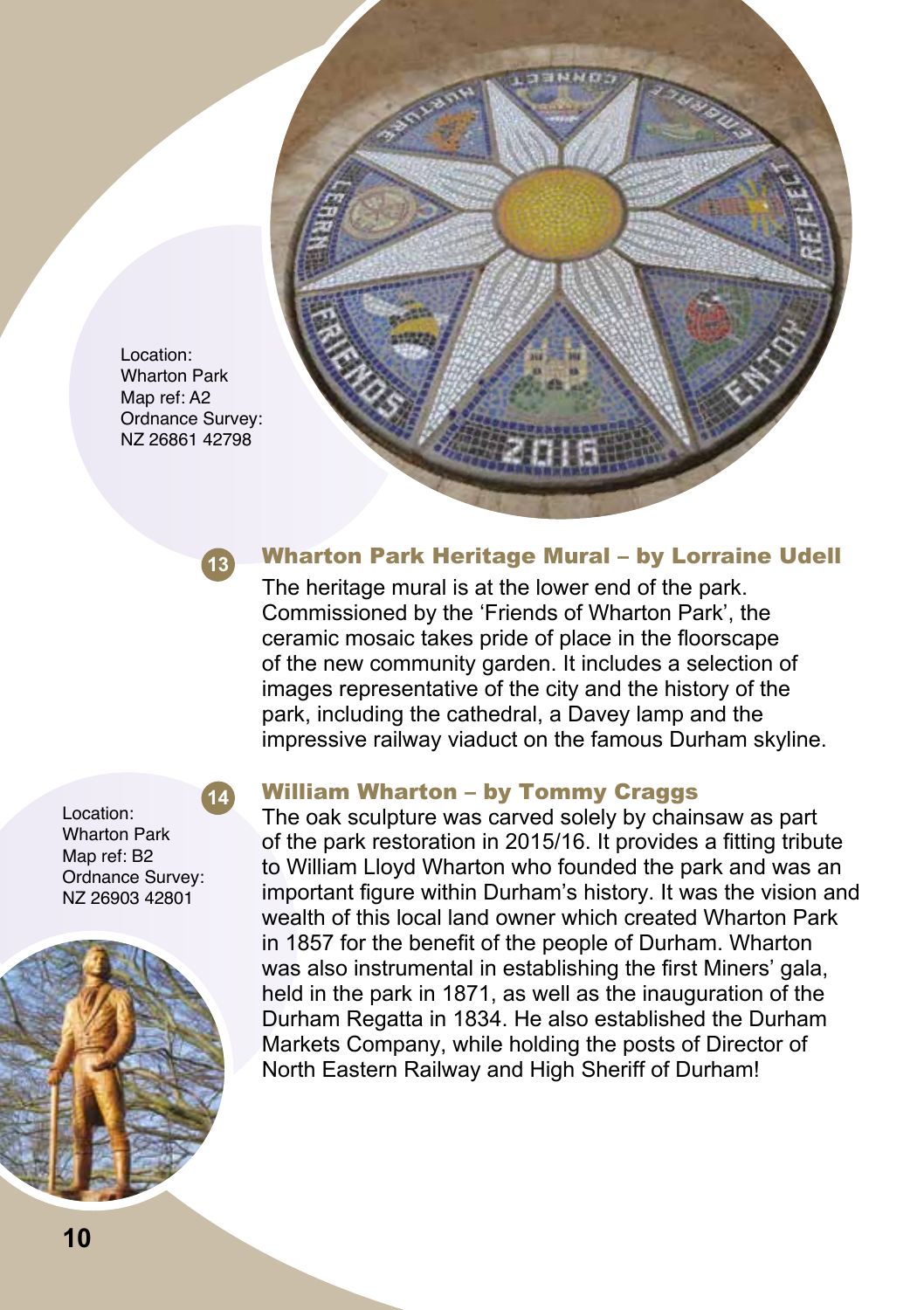

#### **15** Fram Well - Unknown

The Fram Well Head is situated in Sidegate near Crook Hall and once supplied water for a drinking pant in Durham Market Place. The natural spring was gifted to the people of Durham in 1450 by Thomas Billingham and the spring water was led by pipe to a pant in the Market Place. In 1729 Neptune's statue was added to the Market Place pant but over the centuries the pipework became unsafe. At public demand, the pant was rebuilt in the 1850s and again in 1902 - before eventually becoming obsolete and completely removed in 1923. The suburb to the north of this area was subsequently called Framwellgate (street to Fram Well).



Location: Framwelgate Peth Map ref: B2 Ordnance Survey: NZ 27100 42949

# CITY OF DURHAM

IS SUPERSTRUCTURE STOOD ANCIENT P THE INS

UBLIC SUBSCRIFT<br>IOSEPH HOLMES<br>ROBERT ROBSON **PANT MASTERS**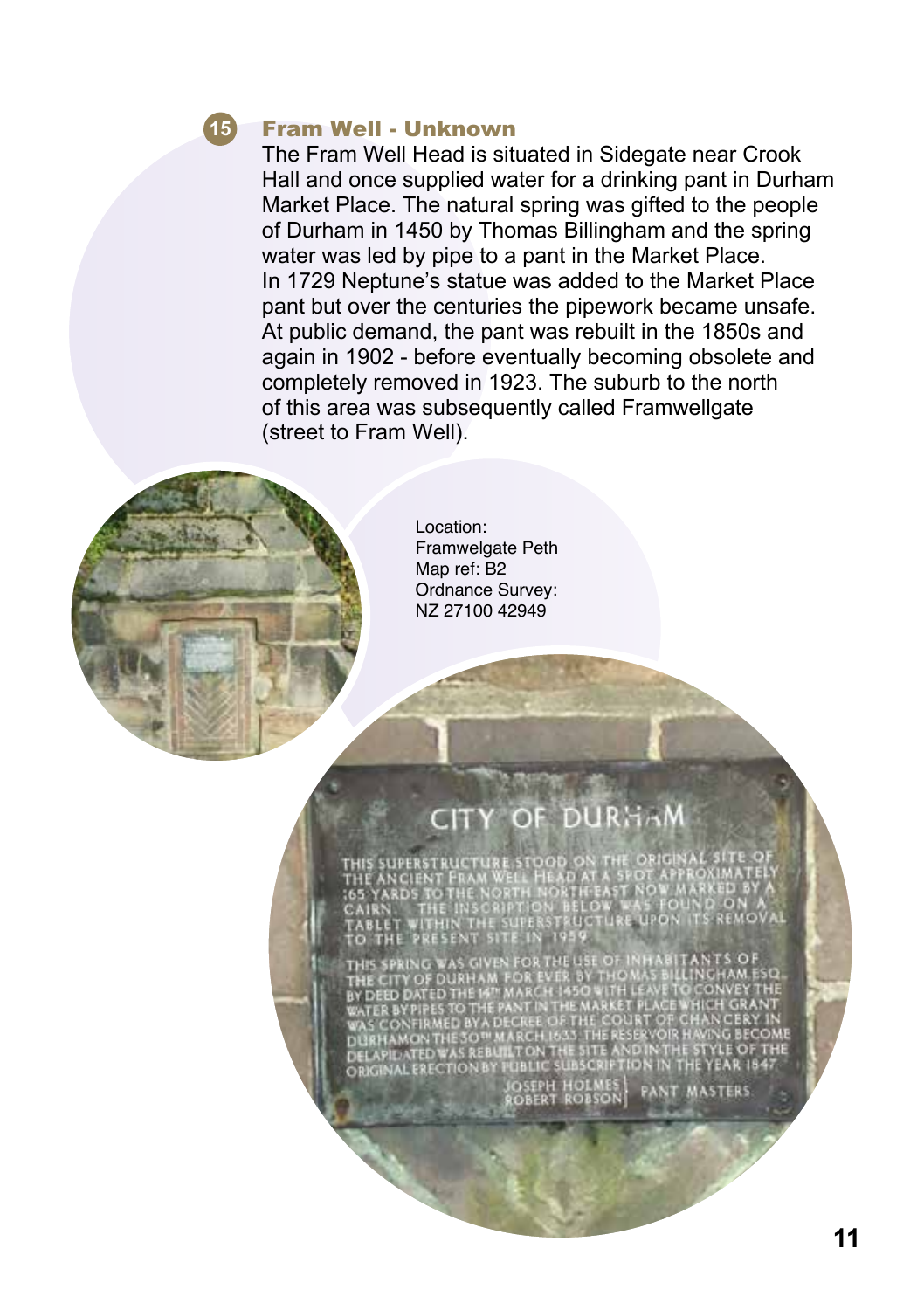# Durham Heritage Sculpture Trail

Your guide to the history and heritage of Durham City. **TO EDINBURGH**



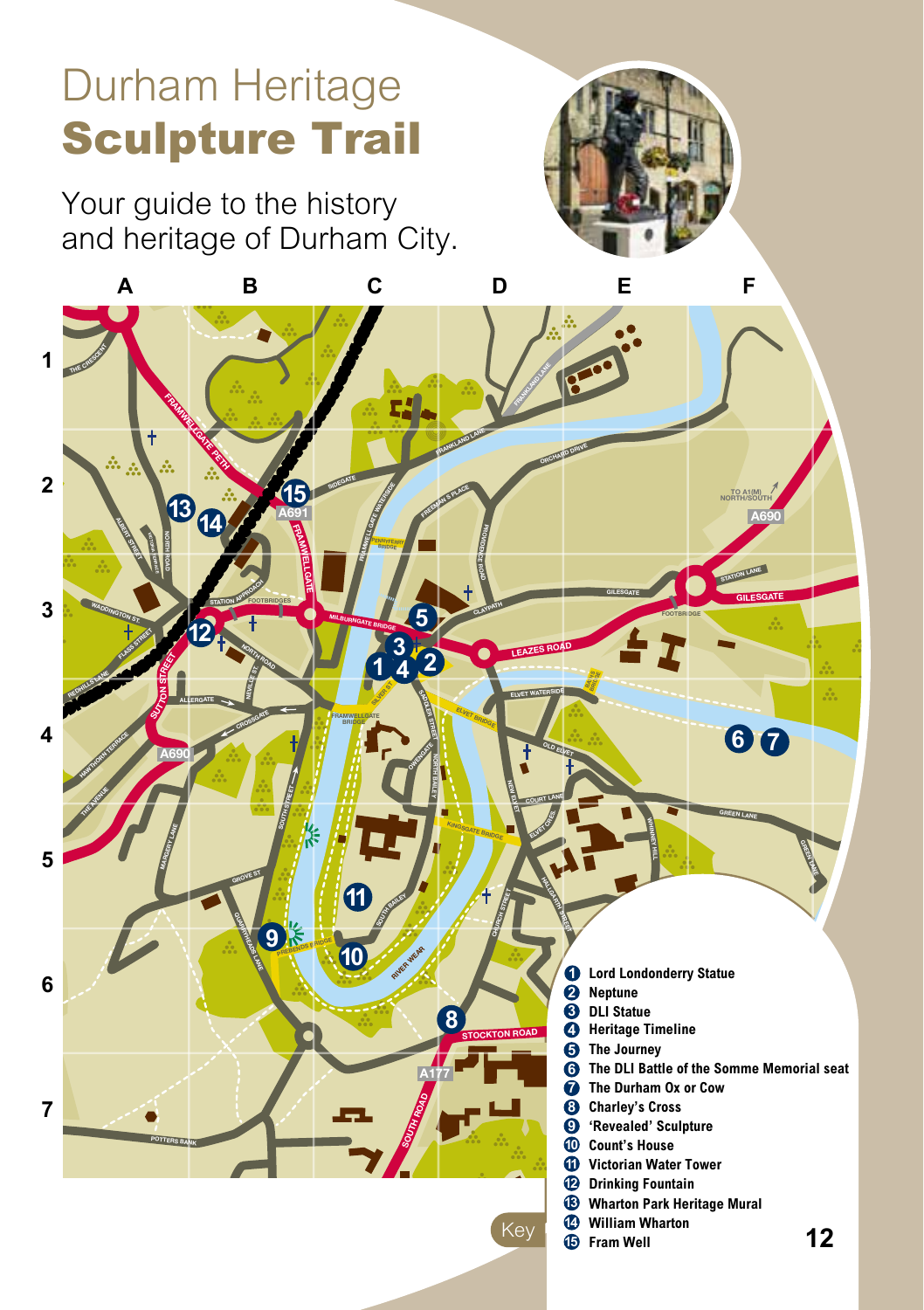#### History of Durham in Bloom

Durham has supported the Royal Horticultural Society (RHS) 'In-Bloom' competitions for the last 40 years. In that time it has won the regional 'Northumbria in Bloom' 'Best Large Town/Small City' trophy on seventeen occasions. In both 2017 and 2018 the city was also crowned 'Best in Competition' in Northumbria in Bloom.

Since 2014 Durham has also achieved Golds in the national 'Britain in Bloom' competition on four occasions, including last year when it was the winner of the 'Best Small City' category. In 2019 we are honoured to once again represent the region in the national Britain in Bloom competition within the 'Champion of Champions' category.

We'd like to thank all of our partners and numerous volunteer groups who help to make the city a greener place to live, work or visit.

#### Members of the Durham in Bloom group:

- Botanic Gardens
- **Dean and Chapter of Durham Cathedral**
- Durham Agency Against Crime
- Durham Area Action Partnership (AAP)
- Durham Business Improvement District (BID)
- Durham City Homes
- Durham Markets Company
- Durham Railway Station LNER
- East Durham College (Houghall Campus)
- Ethicare Durham
- HMP Durham
- **Prince Bishops Shopping Centre**
- St Cuthbert's Hospice
- St Cuthbert's RC Church, Durham
- St Margaret's Allotments
- St Oswald's Church, Durham
- The Woodland Trust

#### Want to discover more?

Why not take part in the Durham in Bloom Floral Trail and find out about Durham's horticultural places of interest. Pick up a copy at Durham Town Hall or download it online at **[www.durham.gov.uk/inbloom](http://www.durham.gov.uk/inbloom)**



**NORTHUMBRIA**